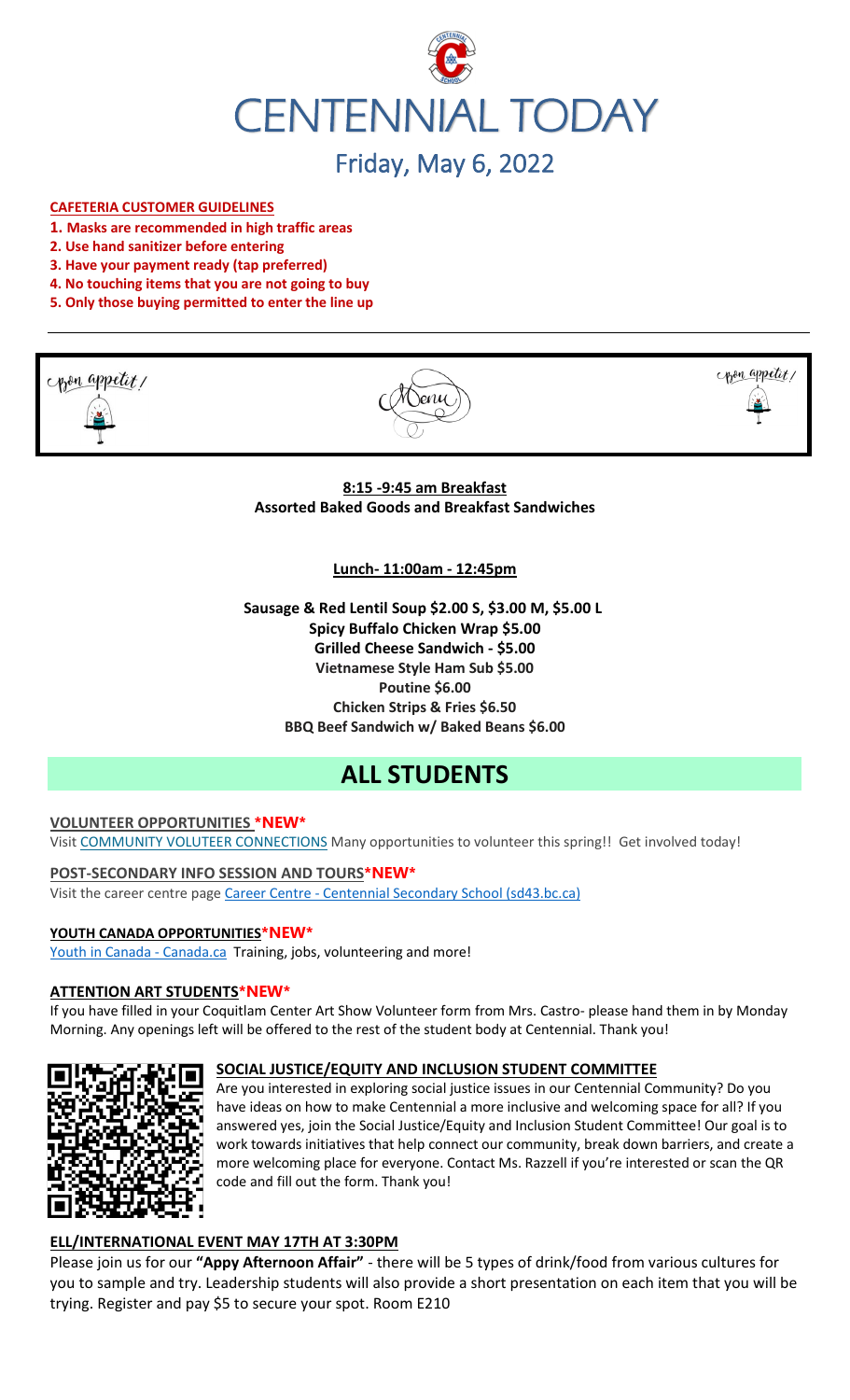#### **ENGINEERING PROJECT EXPO**

BCIT School of Energy is inviting you to the Engineering Project Expo on Wednesday, May 11 from 2:00 to 4:00 pm at the BCIT Burnaby Campus. There will be many final projects on display from the Mechatronics and Robotics program, as well as projects from Electrical, Mechanical, and Computer Engineering programs. Centennial graduate, Mason Kury will be sharing his project upgrading a CoreXY 3D printer to be driven by servo motors. All are welcome. Highly recommended to any students in Programming, Electronics, or Tech Leadership!

#### **#LOCAL LOVE FUND – ART EXPO – "COMO LAKE" \*NEW\***

Bring some joy and #locallove to the community! Theme: "COMO LAKE". Submissions will be due May 25<sup>th</sup>. Questions? Email [dhealeywright@sd43.bc.ca](mailto:dhealeywright@sd43.bc.ca) or come to the Career Centre**\*\* ONLY 5 CANVASES LEFT!! GET YOURS TODAY!**

#### **OPERATION THIS IS YOU! – FOR YOUNG FEMALES – ABBOTSFORD FIRE AND RESCUE – JUNE 12**

**<https://www.achieveanything.ca/thisisyou.html> for info and application**

**Tactical Day with Abbotsford Fire & Rescue Services**

*LOCATION: Abbotsford, BC Sunday June 12, 2022 - 0900-1600*

#### **ATTENTION ALL GRADE 11 ART STUDENTS**

The Emily Carr Headstart Art Program will be offered next year at Gleneagle, but the application process is limited to 18 applicants who submit their completed applications and payment on a first come first served basis. If you are interested in more information, please see Mrs. Castro in the Art Room E121 **Immediately** for an application and information brochure. The course will carry degree credit at Emily Carr and transfer credit to other Fine Art programs. The course is particularly aimed at students considering post-secondary studies in visual art, media art or design. An **Emily Carr instructor** will teach the course on **Tuesday evenings** (6.00pm - 9.00pm) at **Gleneagle Secondary School** (room 107). **The application is due by May 25, 2022,** in order to be considered for the September 2022 intake.

## **GRADE 12**

#### **ATTENTION GRADE 12s\*NEW\***

We are excited to announce that after a 2-year hiatus, the **2022 Grad Dinner Dance** will be on **Saturday, June 18th** at 6pm at the **Sheraton Wall Centre Vancouver**. Dress code is formal. A buffet dinner will be served, followed by dancing. Tickets are \$175 and will be available on School Cash Online. (The PAC will be hosting After Grad at the Coquitlam Rec Centre on Poirier following Dinner Dance, these tickets will be available separately.) If you have **specific food allergies or intolerances**, please email **Ms. Mattson** at [mmattson@sd43.bc.ca](mailto:mmattson@sd43.bc.ca) or see her in Room E216.

- Dinner Dance Tickets \$175 per grad available to purchase online between May 2 May 14
- Aftergrad Tickets \$40 per grad available to purchase online between May 15 May 31
- Commencement Guest Tickets \$5 per guest available to purchase online between May 15 June 9
- All tickets must be purchased online on SchoolCash site. <https://sd43.schoolcashonline.com/>

# **CAREER CENTRE Visit the online Centennial Career Centre Page [HERE](https://www.sd43.bc.ca/school/centennial/ProgramsServices/CareerCentre/experiences/Pages/default.aspx#/=)**

### **@cent43careercentre**

#### **SUMMER JOBS/COQUITLAM/PORT COQUITLAM\*NEW\***

[Available jobs near Coquitlam \(BC\) -](https://www.jobbank.gc.ca/jobsearch/jobsearch?fsrc=21&searchstring=&locationstring=COQUITLAM&mid=&button.submit=Search) Search - Job Bank [Available jobs near Port Coquitlam \(BC\) -](https://www.jobbank.gc.ca/jobsearch/jobsearch?searchstring=&locationstring=Port+Coquitlam%2C+BC&fsrc=21) Search - Job Bank

#### **LOTUS LIGHT CHARITY SCHOLARSHIP**

Applicants will be assessed on scholastic record and community volunteer involvement. \$500. <http://vllcs.org/en/2022/03/llcs-accepting-2022-lotus-light-charity-scholarship-application/> Deadline extended to May 15th, 2022.

#### **UBC ENGINEERING – PROSPECTIVE STUDENTS EVERYTHING YOU NEED TO KNOW - ONLINE INFO SESSION**

May 31<sup>st</sup>, 2022, 5pm – 6pm<https://www.bcschoolsports.ca/member-services/scholarships> REGISTER AT LINK

#### **DOUGLAS COLLEGE INFO SESSIONS (MAY & JUNE)**

THU MAY 19, 2022 @ 5:00 PM **ONLINE, ZOOM** THU JUN 23, 2022 @ 5:00 PM **ONLINE, ZOOM SIGN UP[: HTTPS://WWW.DOUGLASCOLLEGE.CA/FUTURE-STUDENTS/EXPLORE-DOUGLAS/INFORMATION-SESSIONS](https://www.douglascollege.ca/future-students/explore-douglas/information-sessions)**